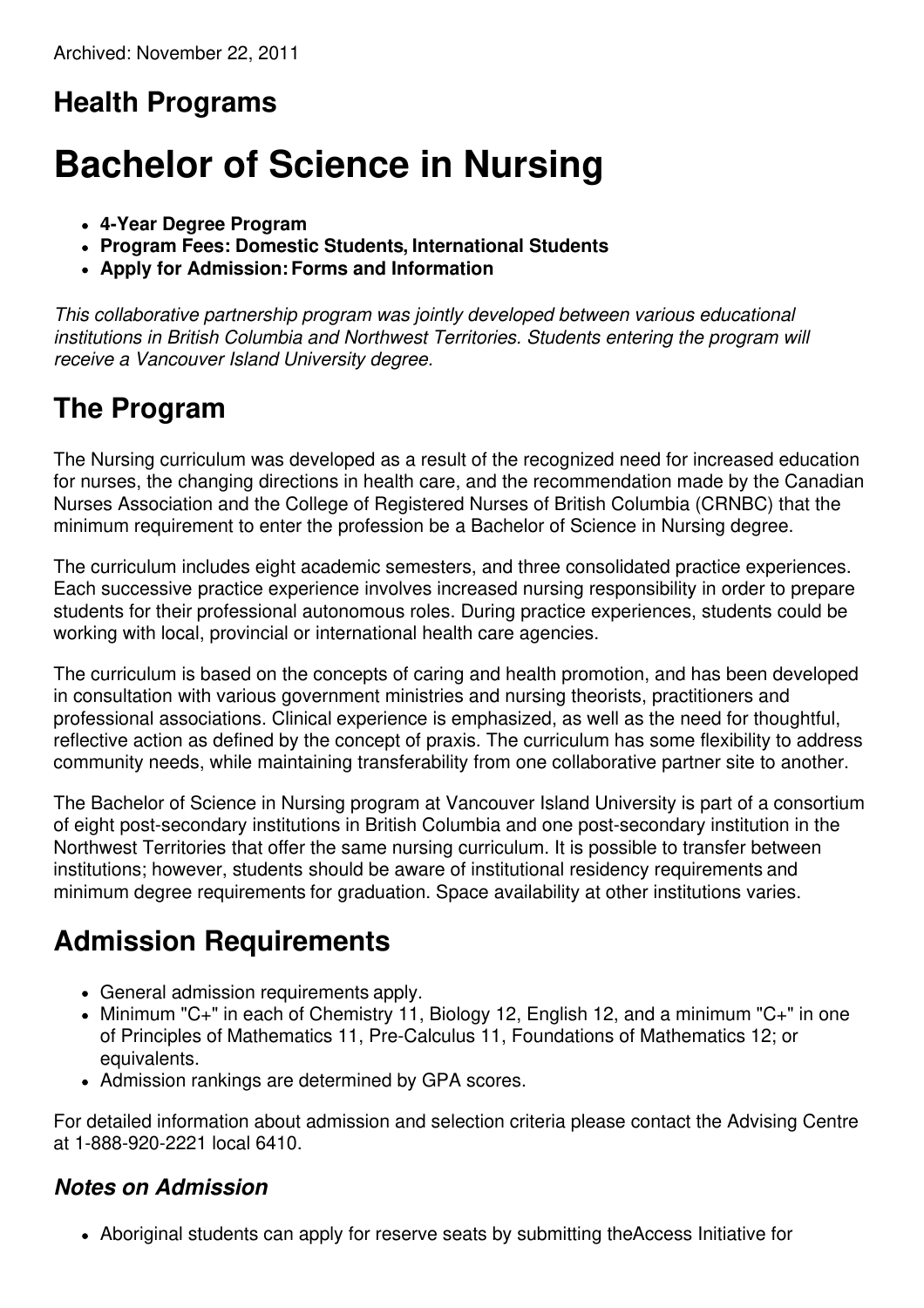Aboriginal Students form.

- **Note:** *The following documents are required by the first day of classes.*
	- Completed Immunization Requirements Form
	- Proof of C.P.R. level "C" training.
	- Proof of W.H.M.I.S. training. Courses are offered through VIU's Continuing Education for Nanaimo, Duncan, and Powell River.
	- Proof of Nonviolent Crisis Intervention training is required prior to the first practicum.
	- Criminal Record Check. Fieldwork and/or practicums will require a satisfactory criminal record check prior to placement. Criminal Record Checks are requested through VIU and processed through the Ministry according to the Criminal Records Review Act. A check completed through the RCMP is not sufficient to meet the requirements of the Act.
- Students who have graduated from an approved Licensed Practical Nursing (LPN) program and who have practiced a minimum of 450 hours as an LPN in BC within the preceding two years will be given advanced credit for NURS 175.
- Prior Learning Assessment credit may be available for courses in this program. Contact the Chair, Bachelor of Science in Nursing program, 1-888-920-2221 local 6260.
- This program is not currently available to international students.

#### *Note on Progression*

Students are required to maintain a 65% ("C+") average in all courses with no grade lower than 60% ("C").

## **Start Date and Application Deadline**

The program starts in September and applications are accepted starting November 15. The application deadline is February 28. For further information check the Program Availability List.

## **Program Outline**

| <b>YEAR1</b>                                                                     | <b>Credits</b> |
|----------------------------------------------------------------------------------|----------------|
| NURS 100 - (Health and Healing I: Living Health)                                 | 3              |
| NURS 102 - (Relational Practice I: Self and Others)                              | 3              |
| NURS 103 - (Professional Practice I: Introduction to the Profession of Nursing)  | 3              |
| NURS 104 - (Nursing Practice I: Introduction to Nursing Practice)                | 4.5            |
| NURS 110 - (Health and Healing II: Health Indicators)                            | 3              |
| NURS 111 - (Nursing Learning Centre II)                                          | 3              |
| NURS 113 - (Professional Practice II: Introduction to the Discipline of Nursing) | 3              |
| NURS 114 - (Nursing Practice II: Coming to Know the Client)                      | $\overline{4}$ |
| NURS 175 - (Transitional Practice Experience I)                                  | 6              |
| BIOL 156 - (Nursing: Anatomy and Physiology I)                                   | 4              |
| BIOL 157 - (Nursing: Anatomy and Physiology II)                                  | $\overline{4}$ |
| Degree English Requirements                                                      | 6              |
| <b>Semester Credits</b>                                                          | 46.5           |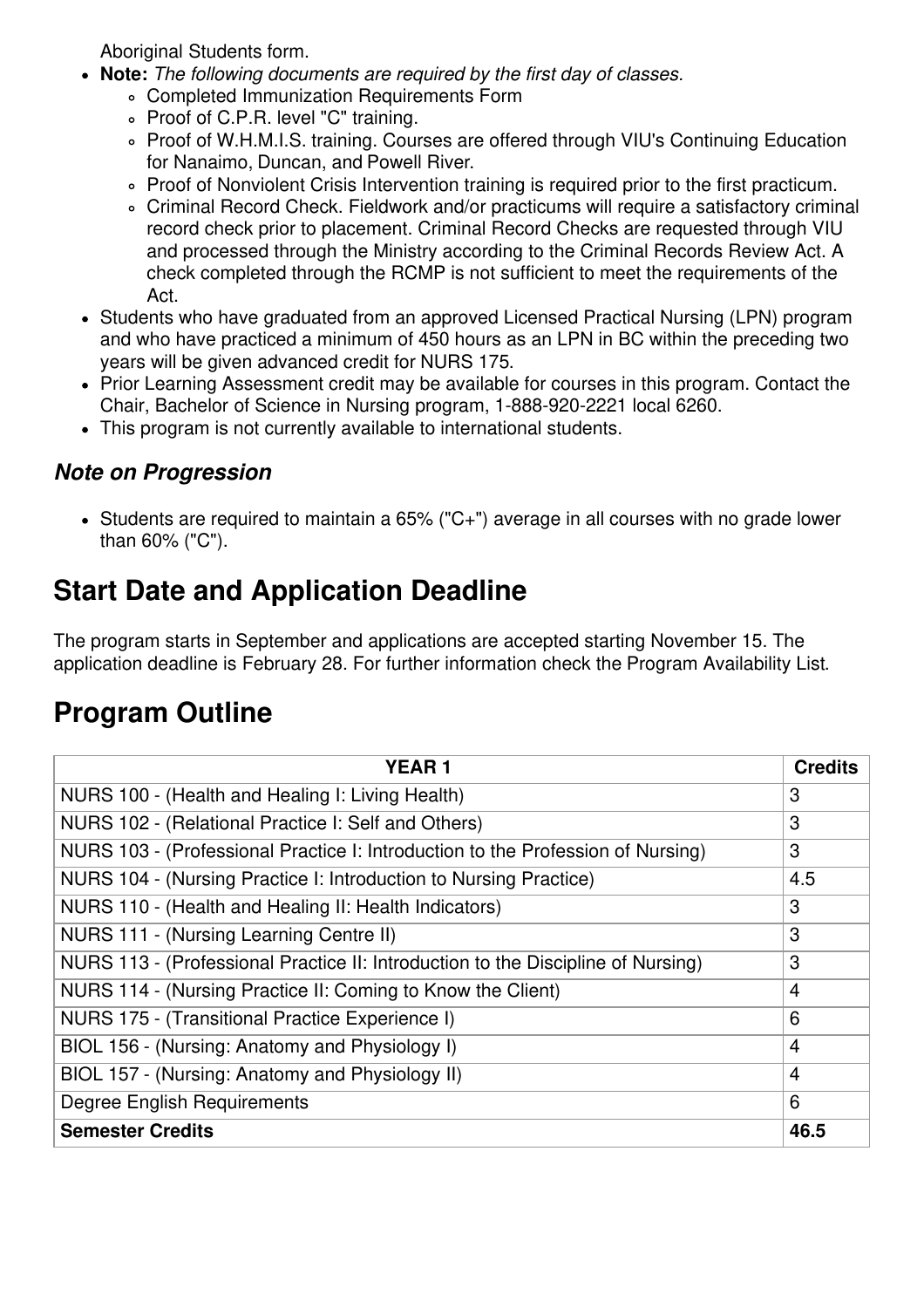| <b>YEAR2</b>                                                                 | <b>Credits</b> |
|------------------------------------------------------------------------------|----------------|
| NURS 200 - (Health & Healing III: Health Challenges/Healing Initiatives)     | 3              |
| NURS 201 - (Nursing Learning Centre III)                                     | 3              |
| NURS 202 - (Relational Practice II: Creating Health Promoting Relationships) | 3              |
| NURS 204 - (Nursing Practice III: Promoting Health & Healing)                | 5              |
| NURS 208 - (Health Sciences III: Pathophysiology I)                          | 3              |
| NURS 210 - (Health & Healing IV: Health Challenges/Healing Initiatives)      | 3              |
| NURS 211 - (Nursing Learning Centre IV)                                      | 3              |
| NURS 214 - (Nursing Practice IV: Promoting Health & Healing)                 | 6              |
| NURS 218 - (Health Science IV: Pathophysiology II)                           | 3              |
| PHIL 331 - (Ethics in Health Care)                                           | 3              |
| NURS 275 - (Consolidated Practice II)                                        | 7              |
| <b>Semester Credits</b>                                                      | 42             |

| <b>YEAR 3</b>                                                                  | <b>Credits</b> |
|--------------------------------------------------------------------------------|----------------|
| NURS 300 - (Health & Healing V: Complex Health Challenges/Healing Initiatives) | 3              |
| NURS 301 - (Nursing Learning Centre V)                                         | 3              |
| NURS 302 - (Relational Practice III: Connecting Across Difference)             | 3              |
| NURS 304 - (Nursing Practice V: Promoting Health & Healing)                    | 6              |
| NURS 310 - (Health & Healing VII: Promoting Community & Societal Health)       | 3              |
| NURS 313 - (Professional Practice IV: Nursing Inquiry)                         | 3              |
| NURS 314 - (Nursing Practice VI: Promoting Health of Communities & Society)    | $\overline{4}$ |
| NURS 318 - (Health & Healing VI: Global Health Issues)                         | 3              |
| NURS 375 - (Consolidated Practice Experience III)                              | 8              |
| Elective other than Nursing*                                                   | 3              |
| <b>Semester Credits</b>                                                        | 39             |

**\*** *General electives: Any VIU course numbered 100 and above with content dissimilar to the BSN. Courses with a "T" suffix are not eligible as electives. Students interested in takin a non-VIU elective must consult with the BSN advisor.*

| <b>YEAR4</b>                                                     | <b>Credits</b> |
|------------------------------------------------------------------|----------------|
| NURS 400 - (Professional Practice V: Leadership in Nursing)      | 3              |
| NURS 403 - (Professional Practice VI: Nursing Research)          | 3              |
| NURS 404 - (Nursing Practice VII: Engaging in Leadership)        | 4              |
| Approved Nursing elective                                        | 3              |
| Elective other than Nursing*                                     | 3              |
| NURS 414 - (Nursing Practice VIII: Transition to Graduate Nurse) | 12             |
| <b>Semester Credits</b>                                          | 28             |

**\*** *General electives: Any VIU course numbered 100 and above with content dissimilar to the BSN. Courses with a "T" suffix are not eligible as electives. Students interested in takin a non-VIU elective must consult with the BSN advisor.*